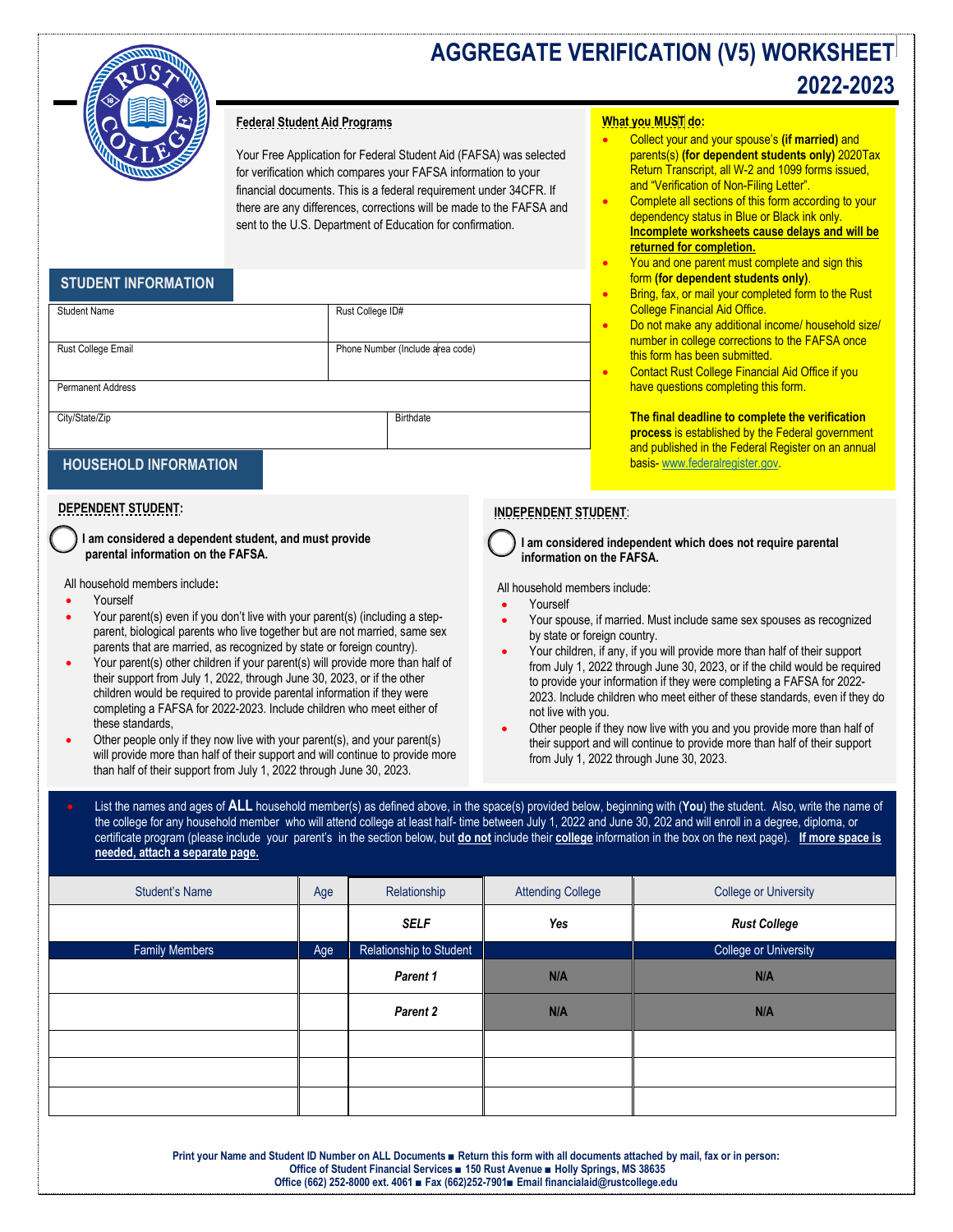| <b>INCOME TAX FILING STATUS</b>                                                                                                                                                                                                                                                                                                                                                                                                                                                                                                                                                                                                                                                                                                                                                                                                                                                                                                                                                                                                                                                                                                                                                         |               |                                                                                                                                                                                                                                                                                                                                                                                                                                                                                         |                    |                   |  |
|-----------------------------------------------------------------------------------------------------------------------------------------------------------------------------------------------------------------------------------------------------------------------------------------------------------------------------------------------------------------------------------------------------------------------------------------------------------------------------------------------------------------------------------------------------------------------------------------------------------------------------------------------------------------------------------------------------------------------------------------------------------------------------------------------------------------------------------------------------------------------------------------------------------------------------------------------------------------------------------------------------------------------------------------------------------------------------------------------------------------------------------------------------------------------------------------|---------------|-----------------------------------------------------------------------------------------------------------------------------------------------------------------------------------------------------------------------------------------------------------------------------------------------------------------------------------------------------------------------------------------------------------------------------------------------------------------------------------------|--------------------|-------------------|--|
| FOR THOSE THAT FILED A 2020 TAX RETURN- A faster, more effective way to verify income is by using the IRS Data Retrieval Tool that is a part<br>$\bullet$<br>of the FAFSA application. To access this option, log back into the 2022-2023 FAFSA at www.studentaid.gov<br>If you are unsuccessful- you MUST attach a copy of your 2020 Tax Return Transcript(s) to this form. To obtain an IRS Tax Return<br>$\circ$<br>Transcript, go to www.IRS.gov and under the Tools Heading SELECT "Get Transcript of Your Tax Records", then select "Get Transcript by<br>mail", then request the "IRS Tax Return Transcript", OR call 1(800) 908-9946.<br>FOR THOSE THAT DID NOT FILE A 2020 TAX RETURN-Please attach and submit copies of all 2020 IRS W2(s) AND a "Verification of Non-Filing<br>Letter" if you answered that you worked but were not required to file a 2020 Tax Return OR if Independent, you did not work and had no income<br>earned from work in 2020. You can request copies of W2(s), 1099(s), and Verification of non-filing letter online at www.IRS.gov OR by calling 1-800-<br>829-1040 OR by completing the IRS form 4506-T, OR by visiting your local IRS office. |               |                                                                                                                                                                                                                                                                                                                                                                                                                                                                                         |                    |                   |  |
| <b>STUDENT</b>                                                                                                                                                                                                                                                                                                                                                                                                                                                                                                                                                                                                                                                                                                                                                                                                                                                                                                                                                                                                                                                                                                                                                                          | <b>PARENT</b> | Please READ and FOLLOW all given instructions provided below Do Not leave this section blank.<br>Dependent students- must have parent information; therefore, TWO "statements" must be selected in this section. ONE<br>for the (Student) and <b>ONE</b> for the (Parent).<br>Independent students- must select ONE box (Student) in the chart below.<br>$\bullet$                                                                                                                      |                    |                   |  |
|                                                                                                                                                                                                                                                                                                                                                                                                                                                                                                                                                                                                                                                                                                                                                                                                                                                                                                                                                                                                                                                                                                                                                                                         |               | I was NOT employed, did NOT have earnings, and was NOT required to file an IRS Tax Return in 2020.<br>Request a 2020 "Verification of Non-Filing Letter" for you/ your spouse (if independent) or parent(s) (if dependent) from the IRS<br>and attach it to this form. To order a free VNF Letter, please visit www.IRS.gov and complete form 4506-T, check Box 7.                                                                                                                      |                    |                   |  |
|                                                                                                                                                                                                                                                                                                                                                                                                                                                                                                                                                                                                                                                                                                                                                                                                                                                                                                                                                                                                                                                                                                                                                                                         |               | I used the IRS Data Retrieval Tool while completing the FAFSA and transferred my 2020 income tax information to the FAFSA and<br>did not make any additional changes to the information.                                                                                                                                                                                                                                                                                                |                    |                   |  |
|                                                                                                                                                                                                                                                                                                                                                                                                                                                                                                                                                                                                                                                                                                                                                                                                                                                                                                                                                                                                                                                                                                                                                                                         |               | I was UNABLE to use the Data Retrieval Tool and will attach a copy of the 2020 IRS Tax Return Transcript to this form.<br>Copies of an Account Transcript are not accepted.<br>If you/ your spouse (if independent) or parents (if dependent) have filed separate returns, copies from each individual must be<br>submitted for processing.                                                                                                                                             |                    |                   |  |
|                                                                                                                                                                                                                                                                                                                                                                                                                                                                                                                                                                                                                                                                                                                                                                                                                                                                                                                                                                                                                                                                                                                                                                                         |               | I filed a tax return and later amended my taxes.<br>Copies of the original 2020 Tax Return Transcript AND a signed copy of the 1040X form are attached to this form.                                                                                                                                                                                                                                                                                                                    |                    |                   |  |
| 5c                                                                                                                                                                                                                                                                                                                                                                                                                                                                                                                                                                                                                                                                                                                                                                                                                                                                                                                                                                                                                                                                                                                                                                                      | 5c            | I was employed and had income but was not required to file a 2020 Tax Return.<br>Complete the Chart below: list all employer(s) and the amount that was earned in 2020.<br>Attach copies of all 2020 W-2 and 1099 Forms.<br>Request a 2020 "Verification of Non-Filing Letter" for you/ your spouse (if independent) or parent(s) (if dependent) from the<br>IRS and attach it to this form. To order a free VNF Letter, please visit www.IRS.gov and complete form 4506-T check Box 7. |                    |                   |  |
| Non-Tax Filers with 2020 earnings are federally required to submit a copy of all W-2(s) and 1099 forms from each employer to Rust College Student Financial Aid with the form.                                                                                                                                                                                                                                                                                                                                                                                                                                                                                                                                                                                                                                                                                                                                                                                                                                                                                                                                                                                                          |               |                                                                                                                                                                                                                                                                                                                                                                                                                                                                                         |                    |                   |  |
| <b>COMPLETE</b><br><b>CHART ONLY</b><br>IF BOX 5C                                                                                                                                                                                                                                                                                                                                                                                                                                                                                                                                                                                                                                                                                                                                                                                                                                                                                                                                                                                                                                                                                                                                       |               | Employer's Name                                                                                                                                                                                                                                                                                                                                                                                                                                                                         | 2020 Amount Earned | IRS W-2 Attached? |  |
| <b>ABOVE IS</b><br><b>CHECKED</b>                                                                                                                                                                                                                                                                                                                                                                                                                                                                                                                                                                                                                                                                                                                                                                                                                                                                                                                                                                                                                                                                                                                                                       |               |                                                                                                                                                                                                                                                                                                                                                                                                                                                                                         |                    |                   |  |

## **HIGH SCHOOL COMPLETION**

Provide ONE of the following documents that indicates your high school completion status when you begin college in 2022-2023. **Check the box that applies:**

| High School diploma (with specific graduation date).                                                                                                              | If you completed secondary education in a<br>foreign country, a copy of the "secondary school leaving<br>certificate" or other similar documents.                                                                                                         |
|-------------------------------------------------------------------------------------------------------------------------------------------------------------------|-----------------------------------------------------------------------------------------------------------------------------------------------------------------------------------------------------------------------------------------------------------|
| A copy of your final official high school transcript that<br>shows the date when the diploma was awarded.                                                         | A state certificate or transcript received after you passed<br>a State-authorized examination that the State recognizes<br>as the equivalent of a high school diploma (GED test,<br>HiSet, TASC, or other State-authorized examination).                  |
| An academic transcript that indicates you successfully<br>completed at least a two-year program that is acceptable<br>for full credit toward a bachelor's degree. | If you were homeschooled in a state where the state<br>law requires the student to obtain a secondary school<br>completion credential for homeschooling (other than a high<br>school diploma or its recognized equivalent), a copy of that<br>credential. |

**Print your Name and Student ID Number on ALL Documents ■ Return this form with all documents attached by mail, fax or in person: Office of Student Financial Services ■ 150 Rust Avenue ■ Holly Springs, MS 38635 Office (662) 252-8000 ext. 4061 ■ Fax (662)252-7901■ Email financialaid@rustcollege.edu**